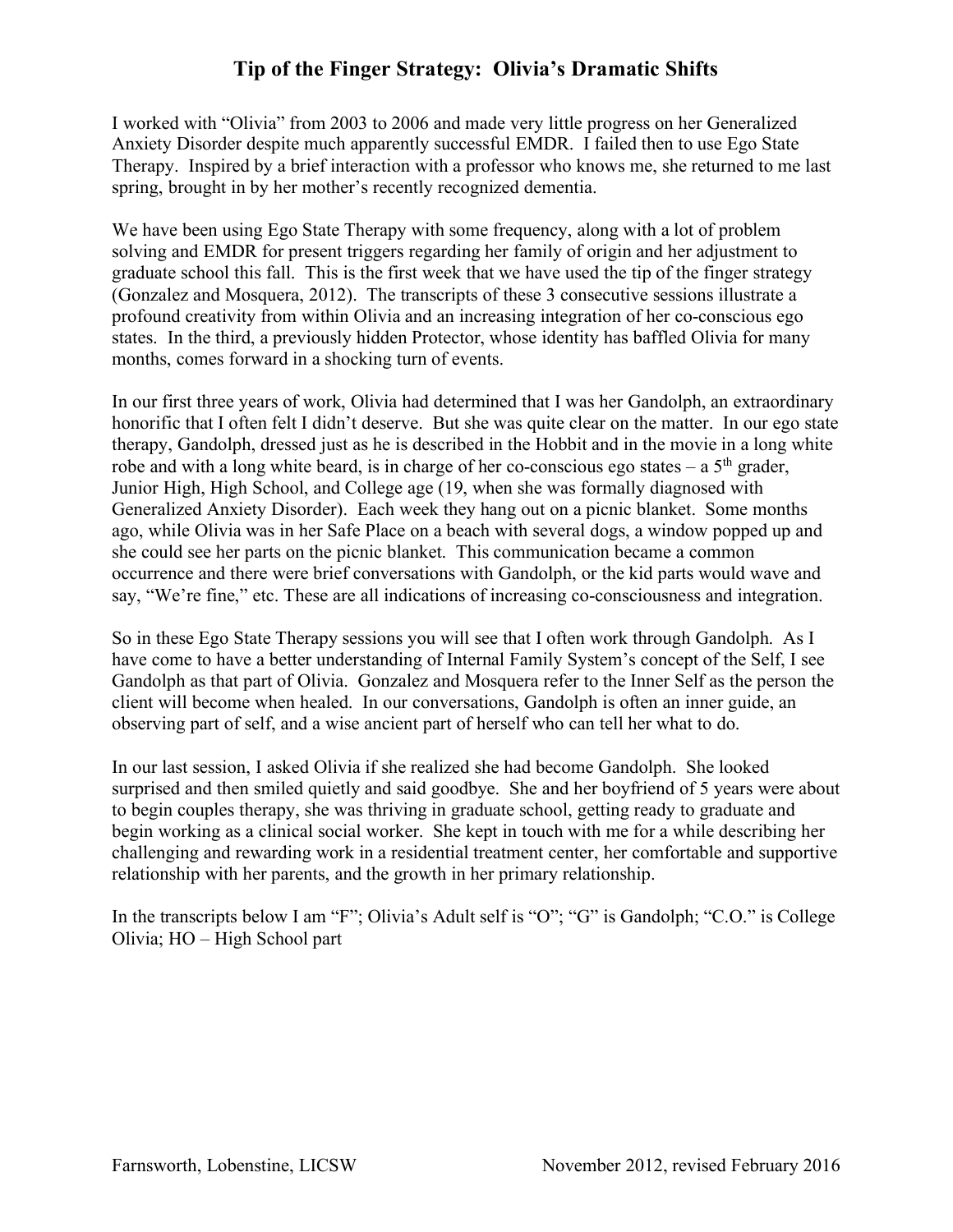#### **Session: November 14, 2012**

Re-evaluation: Didn't do the homework we discussed but I thought about it. I did more thinking about our session than in a very long time. The Parts work.

*Conference Room: stairs to Sunny Patio. Utilized Tappers for BLS*

- F Yes fine to follow your breath. Invite all parts of self and Gandolph to join adult Olivia.
- O When I opened the French doors, Gandolph was of course sitting there. He goes off and whistles like my dad does to the girls by the river. Little one, 5<sup>th</sup> grader, HS and college. There are always doggies around.
- F Welcome. Your experience this week?
- O They felt more connected to me. A baby step. College me thinks this is really important. There has been a disconnect between all of us. Olivia gets the blinders on in any one moment. We're all factors, like in a relay race. You can't forget your teammates.
- F Wow
- O Yea, that metaphor. Last week it was so exciting that college Olivia joined the group. She had a traumatic experience.
- $F = Is$  5<sup>th</sup> any more relaxed?
- O Oh yea. They came in happily together today. None of them are stressed today. I completely forgot about  $5<sup>th</sup>$  biting her nails.
- O Gandolph is reminding me to share with you a trauma training yesterday and what I learned. When I said to my parts last week, "I'm tired of living in this tired body," it struck me in the workshop yesterday that the body remembers. For me I didn't experience one Big T trauma. It was years of bottling up anxiety. It trained my body. My switch from relax to fight or flight has been stuck on "on". When college me experienced panic and anxiety and thinking you're going to die, being agoraphobic, I don't think we've rid the body of that. The body does remember those things.
- F Bessel van der Kolk "The Body Keeps the Score."
- O You process a car accident and get through it. This is different because of years of stressful experiences. I've taught my body and my mind how to react. Can I unlearn all of that? Thanks Gandolph for reminding me of the workshop.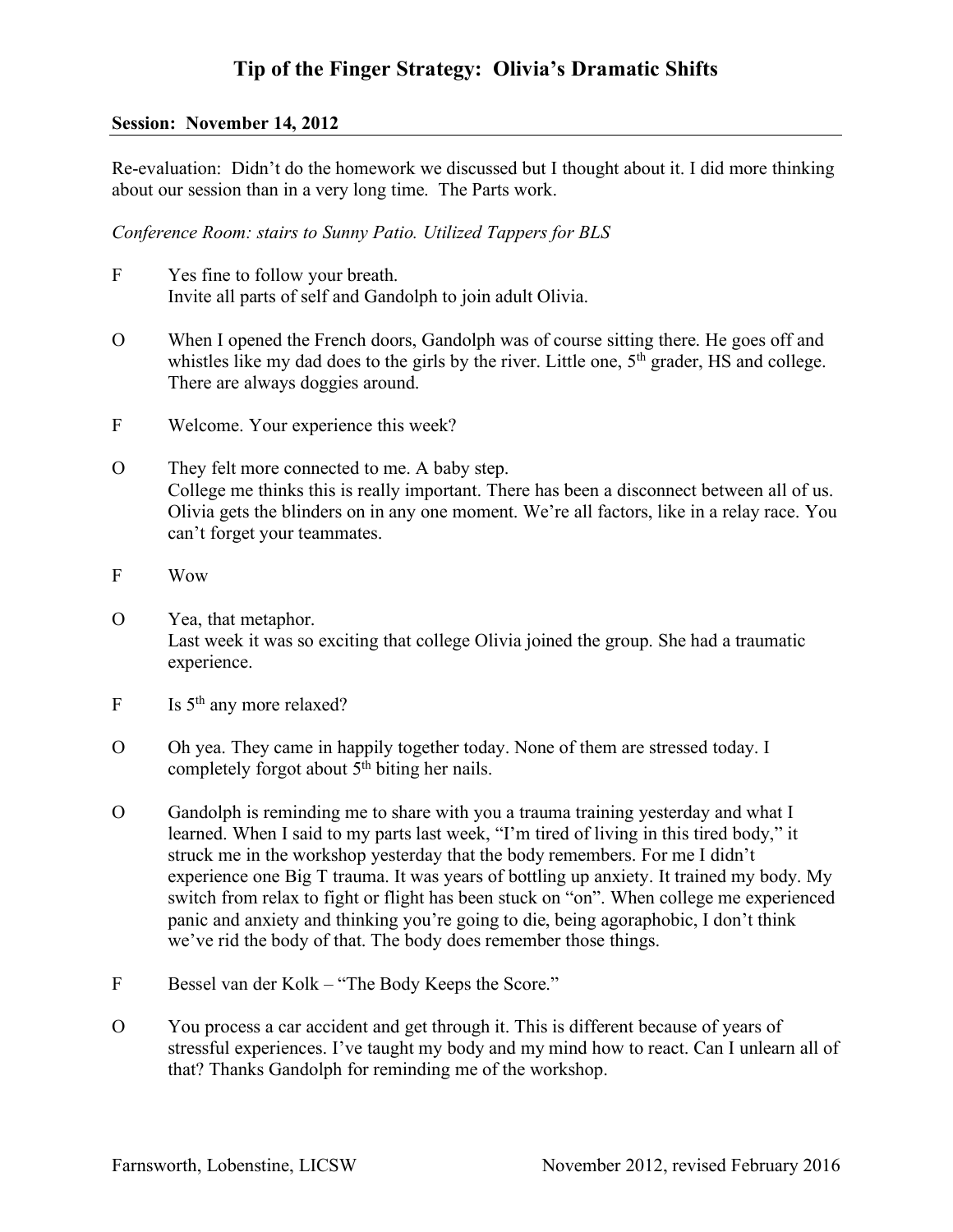I have a whole world up in my head. (!)

- F 11/7 Gandolph's advice to stir up the stagnant pot. Are you ready?
- Parts We are more than ready. But why doesn't adult Olivia follow up on things?
- C.O It's always been that way.
- O I have to take and put us, all of us, first.

### *I begin to use the Tip of the Finger Strategy for the first time.*

- F Ask inside if it would be OK to let off a little bit of the anxiety, the fear?
- O It's certainly OK. They will follow our lead and Gandolph will take care of them, but the first reaction, interestingly, is, "What will happen?"
- F Hence just a little bit. Since OK, tell me when they've done that.
- O How?
- F Gandolph, can you teach them? It's like letting out a big breath of air and puff, it goes into the atmosphere.

[She lets out a big sigh.]

- O They have. It was interesting. They said, "How will we know that we've done that?" Gandolph says, "Since we're all visual people, he set up a test tube, and the red anxiety level went down a notch." We'll leave it on the patio for future weeks.
- F OK to let out just a little bit more? If so, let them do that.
- O It's interesting. I just looked at each one on the rattan couch to see if they are doing that. They need to know what we put in there. Little one, pre anxiety, is playing with the dogs. It's like each one needs a container. Once it's in there they can start emptying it.
- F They don't need to know what they're carrying. The 5<sup>th</sup> grader has been carrying it with her for 20 years.

If they're willing, with Gandolph's help, just have them let off a little bit more of the anxiety and fear…And tell me when it's done.

- O They did.
- F If they're willing, with Gandolph's help, just have them let off a little bit more of the anxiety and fear…And tell me when it's done.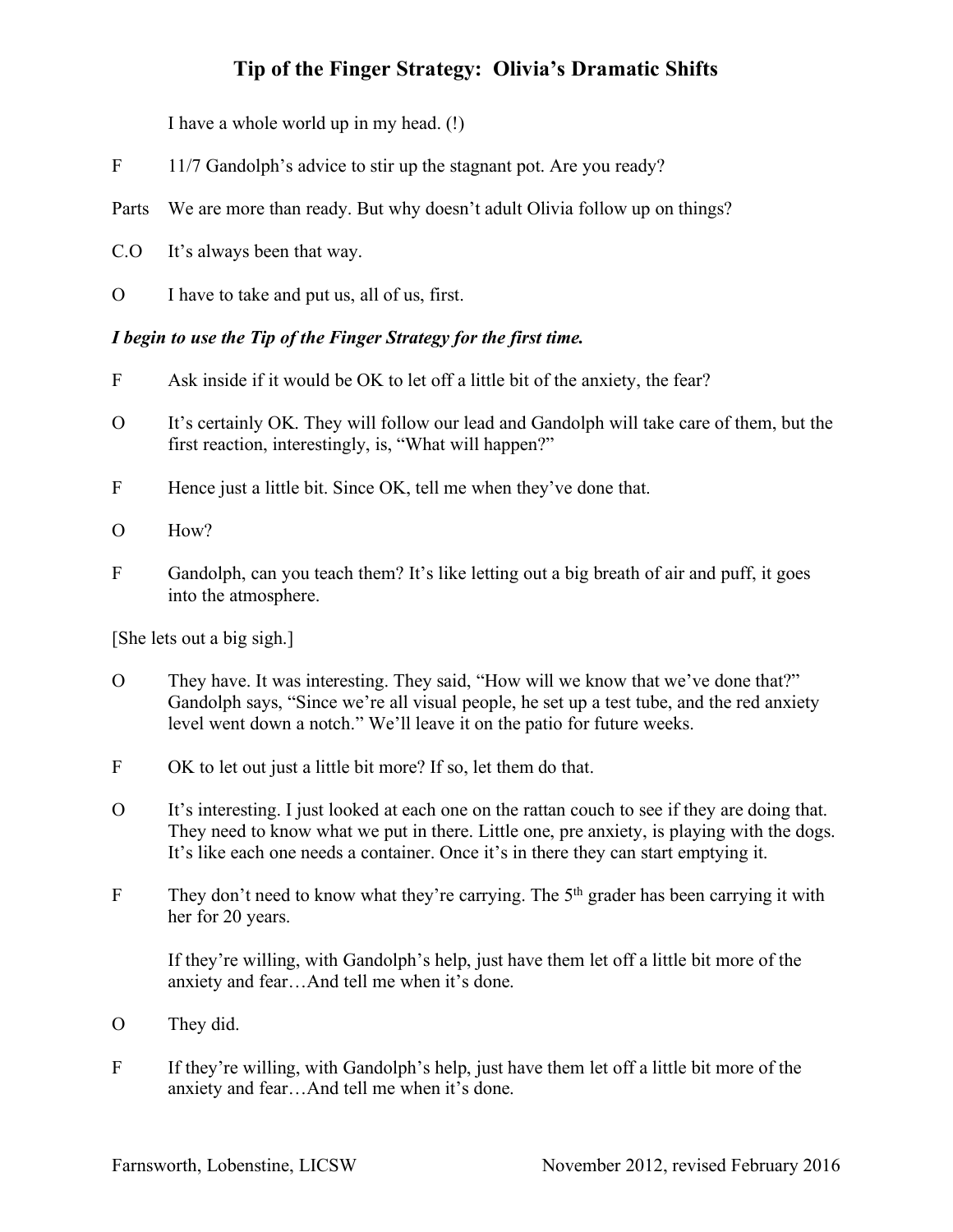… [Big exhale]

- O We've let out about a quarter.
- F Would it be OK to let off a little bit more of the anxiety and fear?

…[Several big exhales]

- F Are you beginning to notice a shift in their body language?
- O They're sitting slouched on the couch, like I am here.

… [More big exhales]

O OK.

- F Are you noticing a shift in your own body, adult Olivia?
- O I do feel more relaxed than I did. I can feel little twitches that remind me there's still more anxiety in my body. They're little reminders.
- F Would it be OK for them to let off a little bit more of the anxiety and fear?

…[One big exhale]

### O They did.

F Would it be OK for them to let off a little bit more of the anxiety and fear?

…[Several big exhales]

- O They did. It's interesting. Gandolph was coaching them that when they take in that deep breath it's gathering all the crud in their body and when I exhale they blow it out. Gandolph says it would be helpful for me to exhale not just to relax but also to empty and not to add to the soup.
- F Would it be OK for them to let off a little bit more of the anxiety and fear?

…[Several big exhales]

- O It's so funny; the  $5<sup>th</sup>$  grader just leaned over to the side and fell asleep. Should I wake her?
- F No. A huge letting off. And the test tube?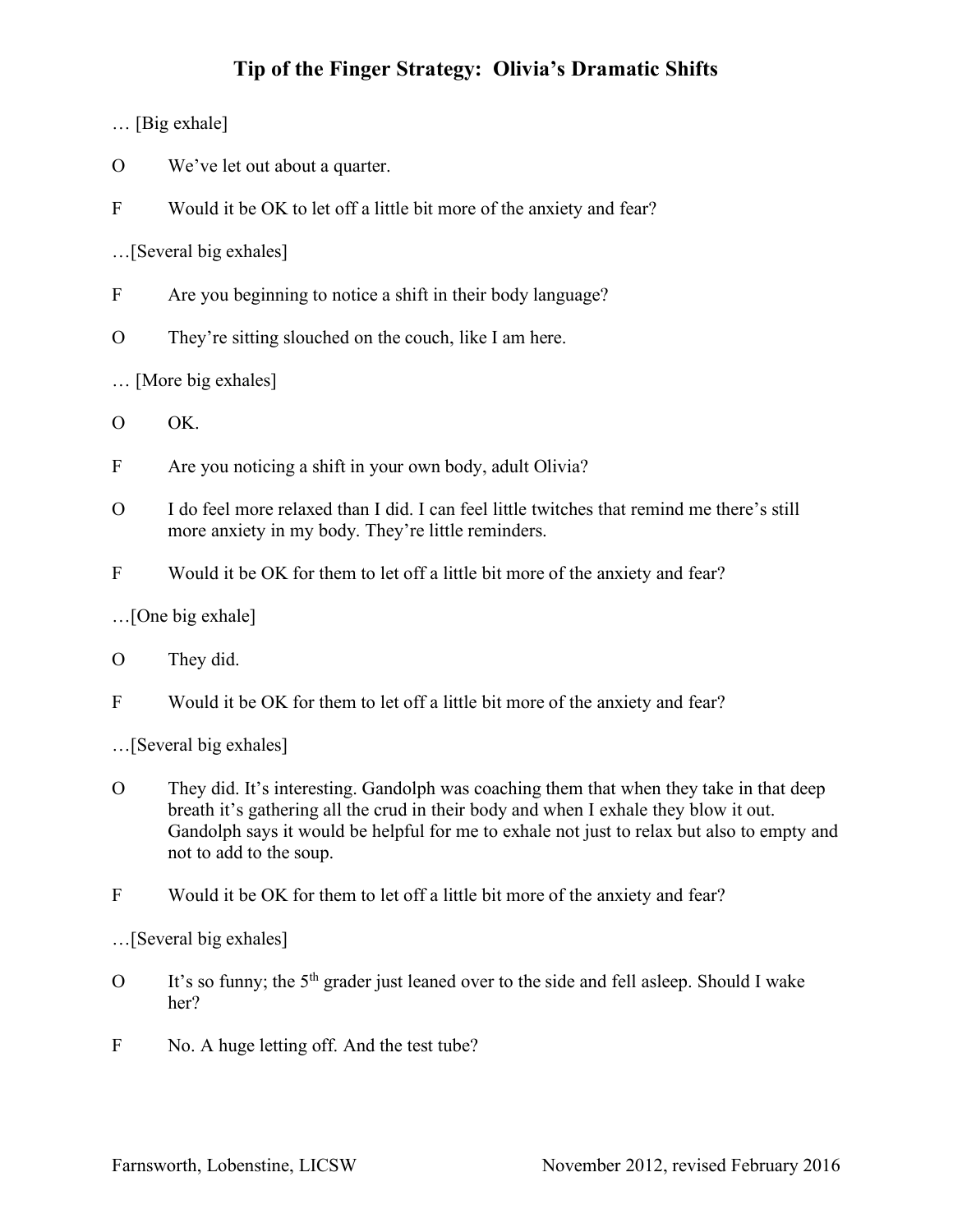- O We're under half. Gandolph feels it's enough for today. He wants to see how this goes. [Olivia smiles.] Gandolph says to adult Olivia, "All I am asking you to do this week is pay attention to the exhale."
- F Ask Gandolph to take them back to the picnic area by the river. Tell me when they've gone.
- O They've left. Gandolph is carrying the sleeping 5th grader wrapped in a blanket. College is carrying little one. They're headed back to their favorite sunny place by the water.
- F Adult Olivia, come back to my office. 5 steps. Open your eyes.

### **Tappers turned off.**

Evaluation:

- O Yes, body is relaxed. That was awesome. Did I slide down your couch?
- F Yes.
- O Gandolph is very good to me. He knows.

*Olivia is delighted to have a copy of this transcript. She gives me written consent to share this and other session transcripts with consultees and trainees.*

#### **Session: November 21, 2012**

Reevaluation: I'm remembering to breath. I visualized briefly what they were doing. My fifth grader is still sleeping. I breathed out a negative message from my sister.

*Olivia asks to lie down on my couch for the Conference Room. TheraTappers on 6 and 6. I guide her down the stairs to the outdoor patio.*

F Choose your comfortable spot to sit.

I'd like to invite Gandolph to bring the girls over, and to carry over the 5<sup>th</sup> grader.

- O There're here. They're all sitting on the couch. I'm in a swing chair hanging from a tree branch. Gandolph sits across from them. The test tube is there. We're all present.
- F Can you ask them how their week was?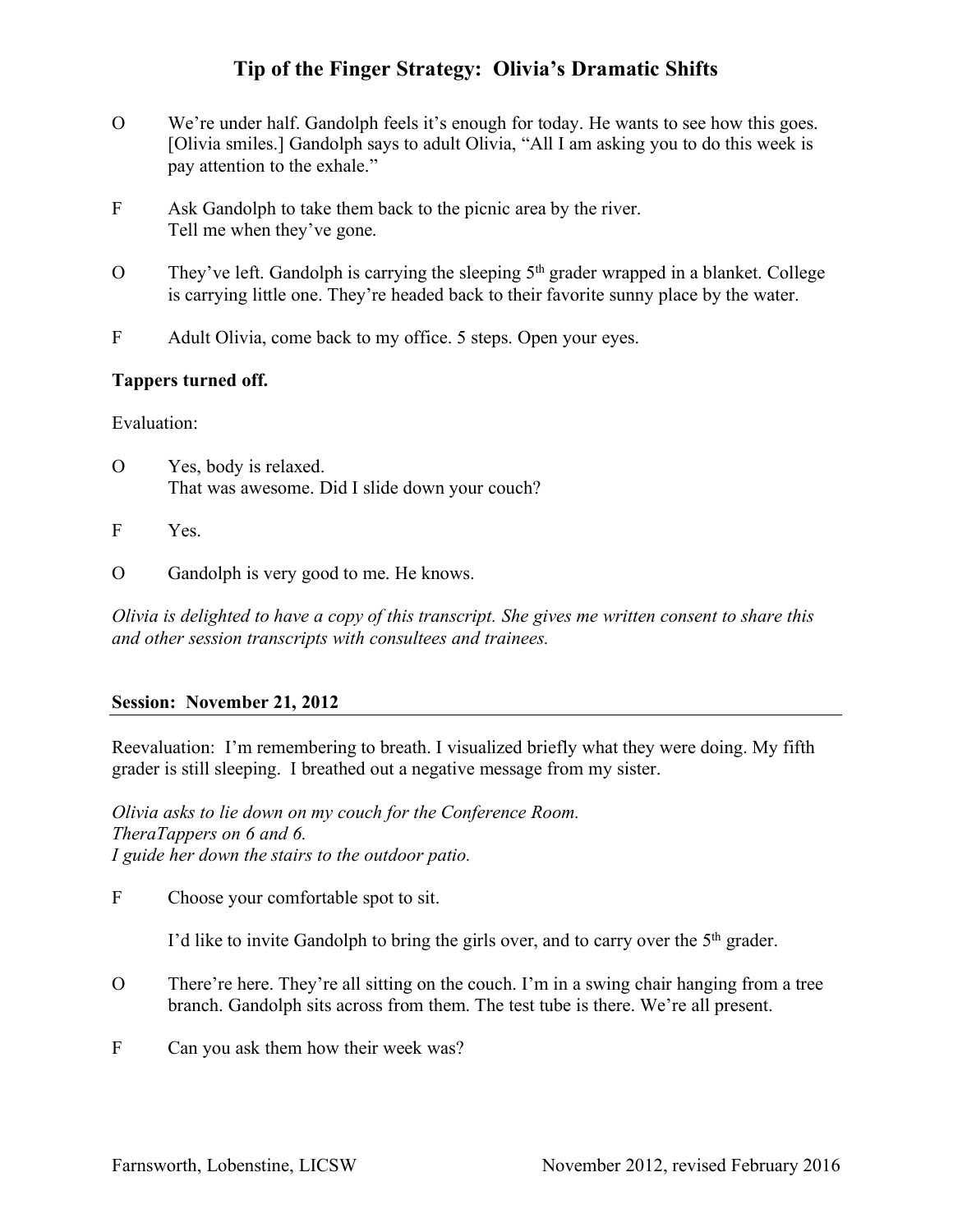- O Gandolph gently woke up the  $5<sup>th</sup>$  grader. She says it's been a much-needed rest. All of them are saying that they noticed that I was mentally aware of what they were doing this week *[increased integration]* and that I followed through on the breathing. They seem like there isn't anything else they want to share.
- F Can you ask them through Gandolph if it's OK to let off a little more negative energy?
- O Yes. Gandolph asks where the test tube level was last week.
- F It was half empty.
- O That's where it is today.
- F So tell me when they've let off a little more steam.

[Multiple big inhales and exhales]

- O We let off a little dash below half. College me is suggesting that since  $5<sup>th</sup>$  grader is so relaxed, let's focus on the high school part of you. That way it is targeted. Let's empty her. She's suggesting that to you and Gandolph.
- F Excellent idea.

[A long series of long slow big inhales and exhales - 5 minutes]

- F Would it be OK to catch me up?
- O Just one second.

It's pretty awesome. Going one at a time and emptying out, it went from using the test tube to looking at the level of stuff in my high school self. It was up to her eyes and gradually decreased to her shoulders. I slipped into her body and noticed what she was breathing out. It's down to my knees now.

*[Notice this fascinating description of increasing integration that she desired last time. "I slipped into her body…It's down to MY knees now."]*

#### [Several minutes]

- HS I was getting stuck with a little left in my feet. Gandolph said, "If you can't breathe it out, let me open the secret trap door at the bottom of your soles." So he emptied it out.
- O She's a tough one. She did feel lighter after 5<sup>th</sup> grader emptied out. It was harder for her to let go. She's held onto it for so long but it needed to get out. We're all a team. She has leaned over onto 5<sup>th</sup> grader.

I'm feeling some angst in my head. I don't know …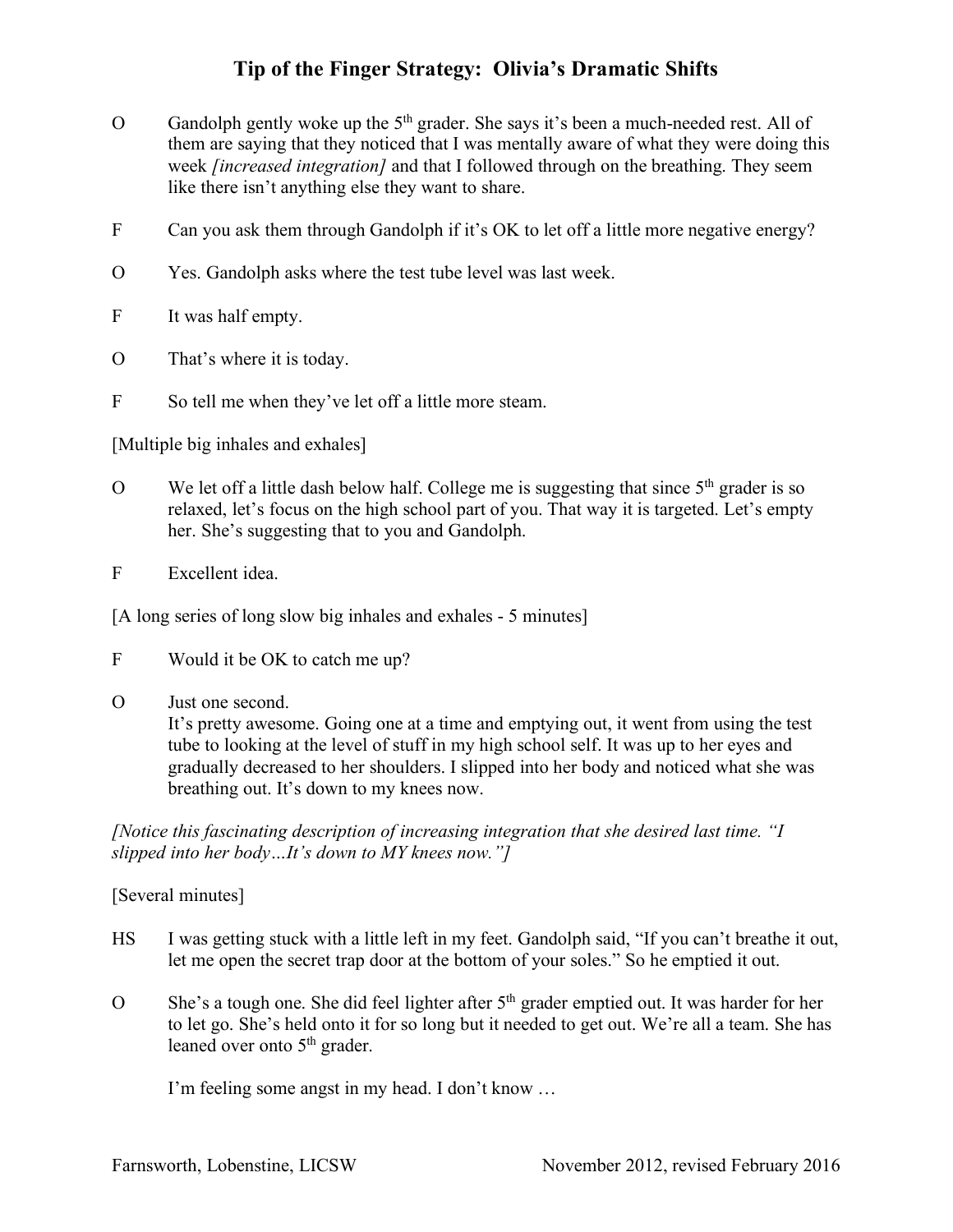- F Check inside and with Gandolph if it's time to work with the college part of you.
- O Yes it is. And Gandolph says [to me] if you're anxious about letting it all go, it's just the weight you've been carrying for so long.

[Continues slow deep inhales and exhales]

O What's interesting is that I'm starting from my head. As she starts to empty, and is down to her neck, I'm no longer feeling the tightness in my head.

[*As is so often the case with parts work, Olivia was carrying the discomfort in her head of what her part was feeling.]*

O Again, I was feeling some angst in my belly, and now I'm just below my belly button and as I breathe in I feel a vacuum sucking all the crud into my nose and as I breathe out, it all goes out. My stomach feels better.

*[Again, notice the integration. She is speaking of the college part of self in the first person.]*

- O Gandolph says, "Yea you have to have a place to get rid of it." It's like dust particles in the air. I'm mid thigh. I remember my muscle twitches during this work last week. I'm having some very light twitches in my right leg. Usually it's more noticeable. And I just had one in my wrist. Gandolph said I'm doing an emotional cleaning out.
- F Let Gandolph know that we have about five more minutes.

[Continued breathing]

O In light of having just a few minutes late, I got to below the knees. Gandolph said, "Let me using the secret door underneath her soles to let the rest of it out." I just took a quick peak at the test tube. There is just a little bit in the very bottom.

Gandolph says let them stay here on the patio. I asked Gandolph about my homework and he said just pay attention to your breath this week.

- F Say goodbye, lock the patio doorway and come up the stairs.
- O Wait a second. I'm still locking the patio door.
- F I am sorry I moved to quickly. When you're ready, just count to five in your head.

[She sits up.]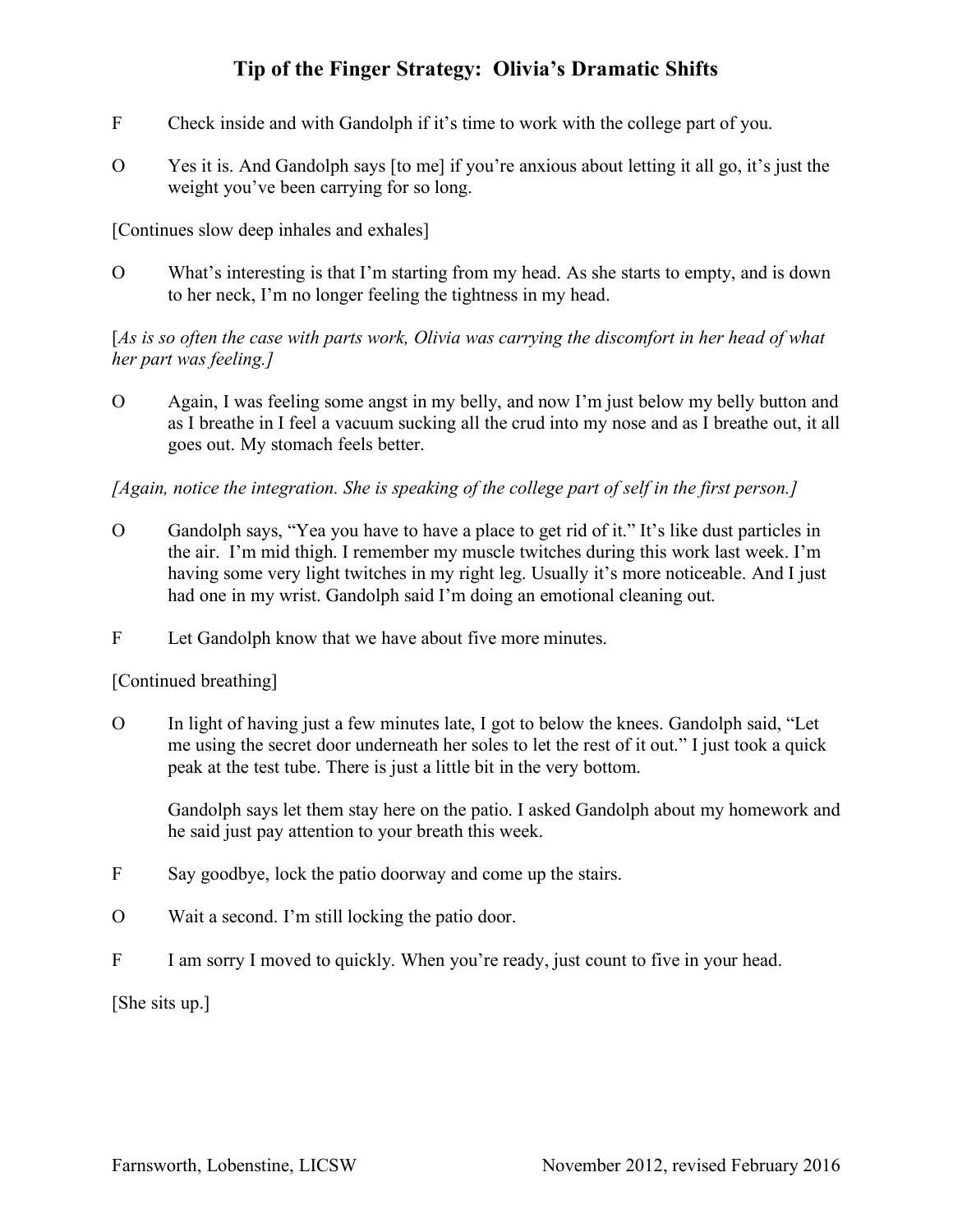#### **Session: November 28, 2012**

*As I rely more and more completely on Gandolph to make all decisions for our work and to navigate and negotiate, I am more and more clear that he is Olivia's Self, the person she will become when she is healed. He has transitioned from an internalized representation of me, her therapist, to her own higher Self.*

Reevaluation: Weird dream about friends from high school and how I couldn't trust them. It was my younger self. She decided she didn't need these people. I haven't checked in with them. Last night I did. They usually stay the way we leave them.

*Yes, Back to the Patio TAPPERS ON for the rest of the session.*

- O First, I need to begin with my container. I have lots on my to do list I want to contain first.
- F Stairs down to patio where we left the parts of self.

Settle in and let me know what you see and experience when you're ready.

O I walked into the patio. They're still asleep on the couch. Gandolph is there. Today I'm sitting in a glider rocker with an ottoman. Gandolph has not woken them up yet. He wants to know if you want to check in with him and me first.

*[How's this for an example of Gandolph as her Self!]*

O Gandolph says they have been very peaceful, tucked in where we left them. He says the dream I described to you was a dream that one of them was having.

*[Integration on yet another level.]*

O I want to ask Gandolph if it's OK that I didn't check in and visualize what they're doing as much during this last week. He's saying the goal is not necessarily me checking in on them but them being integrated into me. Let's talk to Farns about it too, Gandolph says. Gandolph adds, "The ultimate goal for this process is for them not to be as separate but for the team to be integrated into the self, into me." Does that make sense?

#### *So through her higher Self, Gandolph, Olivia cognitively has a full understanding of the goal of integration.*

- F Yes. That's exactly the process.
- O How does that happen? Gandolph says, "That's why we call it a process."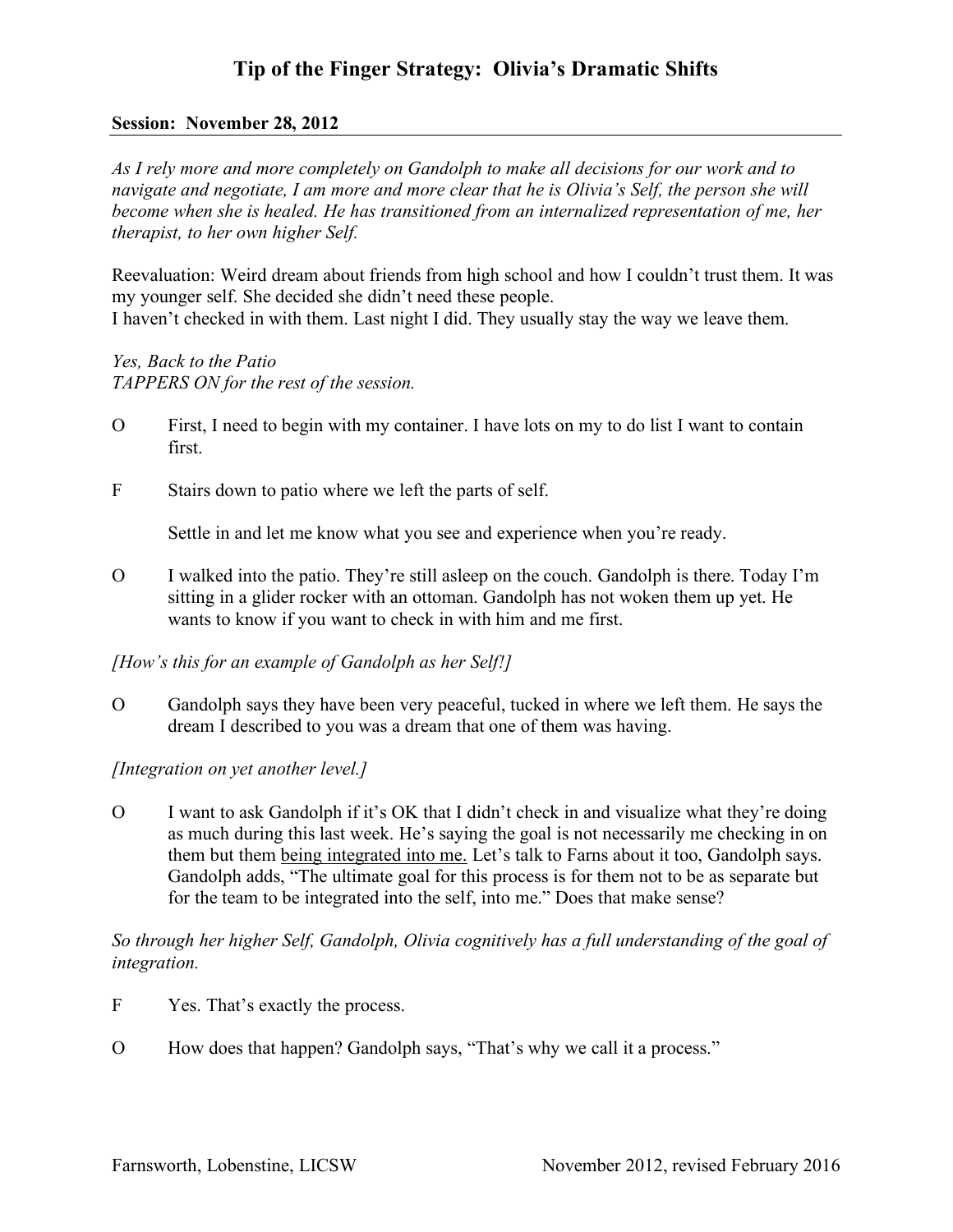F It is already happening. You've used the language of being in the body of the parts several times. Gandolph, is there any more crud to be released?

[Big sigh.]

- O He's saying that we focused on the crud in the parts but that now we need to release the crud in the adult me. Each part accumulates the crud as they pass the baton of life. (Smiles.) I like that metaphor.
- F Gandolph would it be OK for adult Olivia to release some of the crud while the parts sleep?
- G Yes. She is filled with red, as were the girls.
- O And he can see me release the red as I breathe out. Should I start?
- F Yes.

[Audible breathing in (sometimes) and out (always).]

- O I'm down to my neck.
- F Gandolph, would it be OK for adult Olivia to let off a little bit more?
- G Yes

…

- F Would it be OK to check in?
- O I've come down to my collarbone. I was just thinking, and Gandolph heard me, that this is the hardest one to empty, probably because I've stored the most crud.
- F Gandolph, is it OK to let off a little more crud, and if so, have adult Olivia do so.

[Audible breathing continues throughout this process.]

O I want to share something with you. I was telling Gandolph, the crud is sticky. It doesn't want to come out. He suggests, "Think about a scrubber brush to loosen up the crud in each part."

The brush is helping but I'm getting lightheaded, as it requires more breathing. He suggests that I unlock my jaw and he will go in there with a vacuum and vacuum out the crud.

I'm down in my stomach.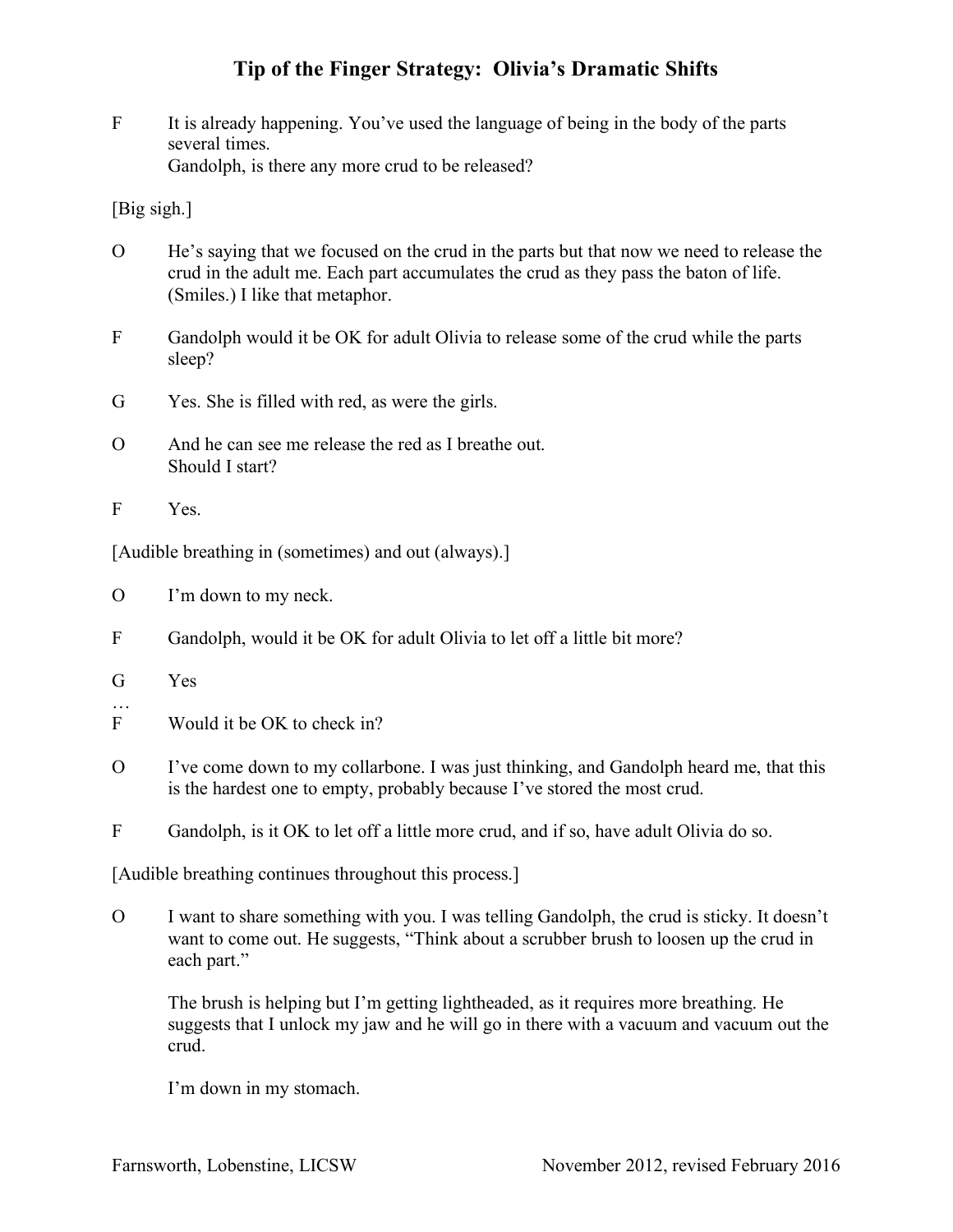O He did the rest of my legs and feet. I told him I still feel heavy. He replied, "That's because I haven't emptied out the vacuum canister." He picks me up and empties the canister out of my feet. I ask him, "How do we keep it from coming back in? He says, "That's why you breathe. We can't avoid having stress in our lives but we can choose if the stress stays in our bodies."

### *[The Self's wisdom is endless!]*

### [Big sigh.]

- O And he did say, "It's fine to vacuum regularly. You vacuum your home once a week, or more than once a week." That's a tool for my toolbox. If my body feels tight or sore or I'm having twitches, then I'll know I need him to vacuum it out.
- F How does your body feel now?
- O I definitely feel more relaxed but my stomach is a little upset and I think it's my skeptical thoughts. I really want this to work. I want to stay more relaxed on a daily basis.
- F Gandolph, do you have thoughts about the skeptical thoughts and the upset stomach?
- O He would like to find out who the Skeptical Part is, if that part would come out, so we can make an alliance with it. But since that hasn't been possible yet, … I lost my train of thought.
- F Just go inside and let Gandolph speak to you when he's ready.
- O He says that he expected me to be skeptical of the change and not let go 100% even though it's out of the body. The Skeptical part of me…we just have to show it who is boss and prove it wrong. It's like the bully at school. You can't let it get the best of you because then it wins. It's like the Pac Man. There is 75% of me that is on board. And there is this 25% of me that is a pain in the ass that is entwined with the anxiety but it's a coward.
- F Skeptical Part, I want you to know that I appreciate the important role you have played in Olivia's life. I am encouraging Adult Olivia to understand that she can't get rid of you. I would like you to see how capably Adult Olivia is living life and ask you to consider whether, through Gandolph, you can imagine a new role.
- O Wow! Something is happening. After you talked to the Skeptical Part, a person wearing all black dress and a black veil appeared in the grass and is standing there. Gandolph said, "Welcome. Please come sit on the couch." It did. I feel Whoa. My stomach is in a knot. I never thought it would join us. I think your approach worked. It didn't feel so attacked.

I asked it if it would lift the veil. It decided to do so. Underneath is my mom. What the fuck! I did not see that coming!

…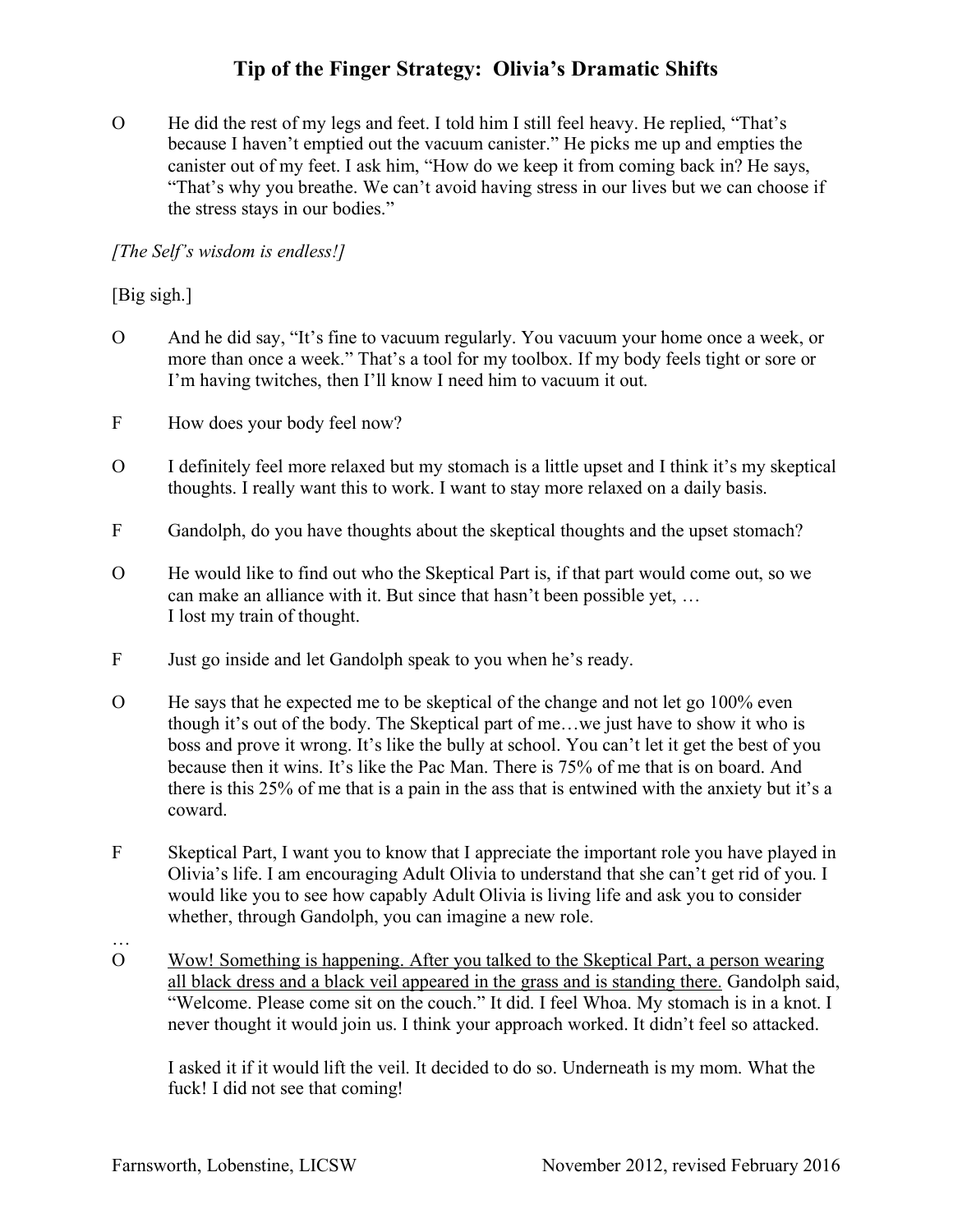- F May I speak to her? We are all very, very grateful for your presence. Would you share more about your role and when you came into being?
- O I'm not sure why I'm crying. My mom is sitting there. She's saying

[Olivia is sobbing.]

O I just never thought it would be her. I'm realizing that while I always felt she was my rock, she also instilled fear in me by her words and concerns. I always expected it to be my Dad or Marcia (the lead bully in  $5<sup>th</sup>$  grade). I think that is why it's been so hard to meet her.

I don't want it to change my relationship with my mom [who now has dementia] because she is a different person. [Smiles.]

I have been let down, as I've told you Farns. She didn't always hear me or support me or understand how intense  $5<sup>th</sup>$  grade was for me, for example. And when I spoke of my desires, she and Dad always spoke of the cons. If I wanted to scuba dive, they emphasized that I could drown. I wanted to go camping in  $6<sup>th</sup>$  grade with the class, they decided at the last minute I couldn't go because it was too cold. They always instilled fear in me.

- F Our time is nearly up. We are all so grateful for your presence Skeptical Part. Thank you for coming forward. Can you continue to make yourself available so that we can give you a new role?
- SP Absolutely.
- O It's uncomfortable that she's here but I am glad that she is here. Can she and Gandolph go off? I don't trust her. I don't want her with my parts.
- F Gandolph, can you take her to a different place and teach her about how powerfully Adult Olivia is working in her training to become a clinical social worker?
- O There is a beautiful cottage just across a little bridge by the water where the girls usually are, so they can have some tea and talk. They will exit now.
- F And the other parts of self will stay here on the Patio. And Gandolph will check in and keep them safe.

How are you feeling?

- O I feel all sorts of things. Now that she and Gandolph have left I feel calmer.
- F So come through the door and climb the steps. 1. 2.